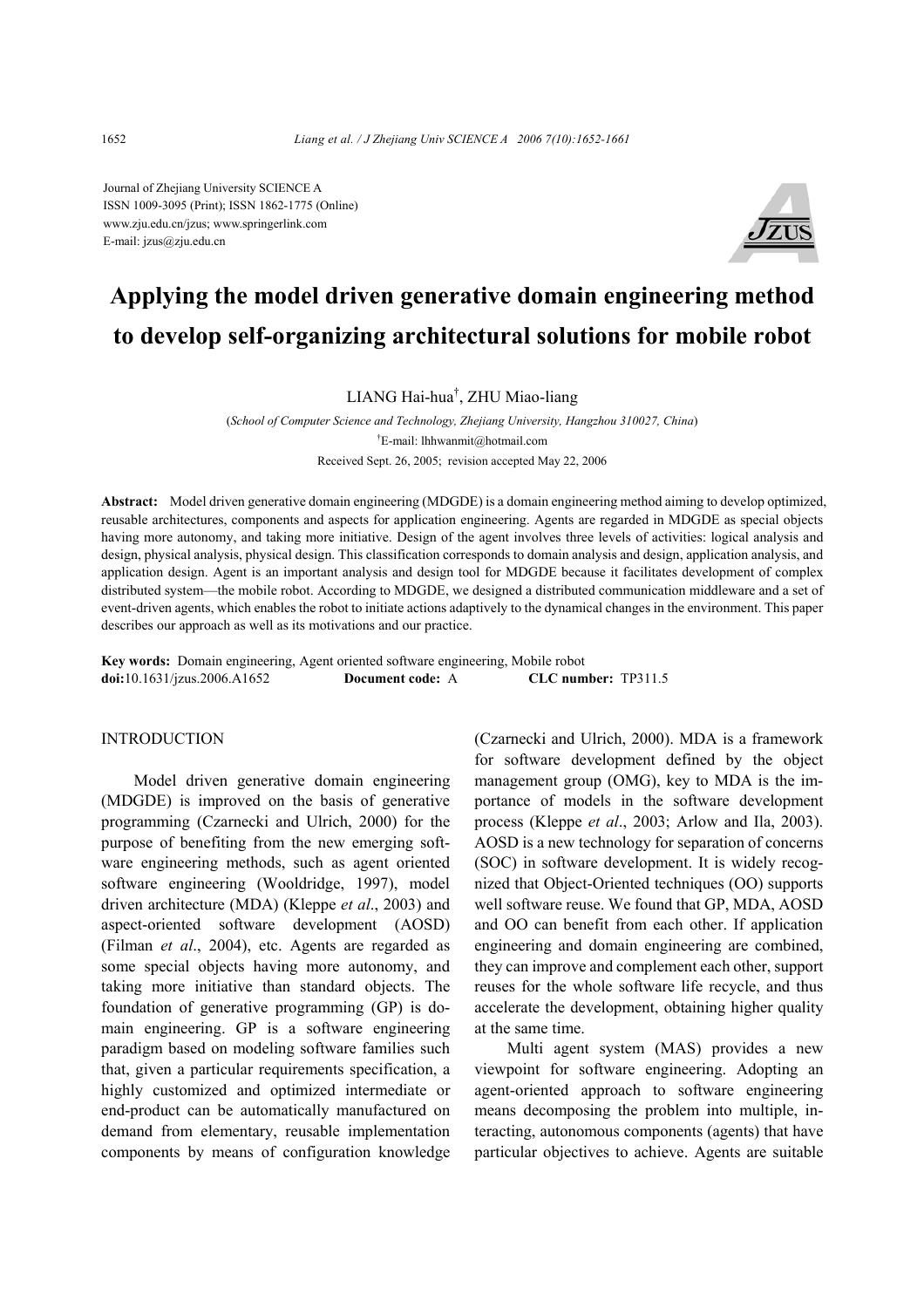for analyzing, designing and implementing complex, distributed systems. Although they have the potential to significantly improve current practice in software engineering and to extend the range of applications that can be feasibly tackled, although there are more and more attempts to cast agent system as a software engineering paradigm, the many agent programming languages and platforms that have appeared (Bordini *et al*., 2005) are not mature enough compared to OO technology. The key abstractions of agents are interactions and organizations. Wooldridge (1997) defined: "An agent is an encapsulated computer system that is situated in some environment and capable of flexible, autonomous action in that environment in order to meet its design objectives."

Autonomous mobile robot is a machine able to do environmental navigation on its own without direct human manipulation. The robot must be able to perceive its surroundings through different kinds of sensors and initiate appropriate actions in that environment through actuators to achieve its designed goals. The robot must also deal with the uncertainness of incomplete knowledge about its environment and about the effects of its own actions and has the ability to respond to potentially dangerous situation in real-time while maintaining enough safety and performance. Autonomous mobile robot can be viewed as a multi-agent system.

The robot architecture is a key issue in the design of a mobile robot. Architecture defines the principles involving organizing hardware and software function modules, integration methods and supporting tools (Alami *et al*., 2000). In this paper, we describe the MDGDE method, and its application to implement domain specific optimized architecture and reusable assets for mobile robots.

This paper is organized as follows. Section 2 discusses several agent modeling techniques, and what is the point of MDGDE. Section 3 presents the MDGDE method and its application. Finally, Section 4 concludes this paper.

## RELATED WORKS

MaSE (DeLoach *et al*., 2001) is a general purpose multi-agent method. The point is that MaSE inherits much from object-oriented technology, supporting tracing and adapting to the change. The core concepts in MaSE are: Target, the abstract representation for the function and non-function requirements of system; Role, the actor which acknowledges some function; Task, a set of acts required for agent to do for its target; Agents, the agents class; Dialog, communication occurring between agents. MaSE makes use of following modeling activity: system target modeling, use case modeling, sequence diagram modeling, role modeling, concurrent task modeling, agent class modeling, dialog modeling, agents architecture modeling and system design modeling. Gaia, developed by Wooldridge (1997), is an agent-oriented method, which understands, describes and realizes multi-agent system from a society and organization viewpoint. The core modeling concepts in Gaia are system, role, responsibility, activity, and protocol, agent type, service and familiar. The modeling activity includes role modeling, interaction modeling, agent modeling, service modeling and familiar modeling.

Kinny *et al*.(1996) developed the first methodologies for the development of BDI agents based on OO technologies. The agent methodology distinguishes between the external viewpoint and the internal viewpoint. External view is characterized by two models: Agent Model and Interaction Model. Internally view comprises beliefs, desires and intentions, which represent respectively their informational, motivational and deliberative states. MESSAGE (methodology for engineering systems of software agents) (Caire *et al*., 2001) is a methodology built upon best practice methods in current software engineering such as for instance UML for the analysis and design of agent-based systems. MESSAGE presents five analysis models: Organization Model, Goal/Task Model, Agent/Role Model, Domain (Information) Model, and Interaction Model. Tropos (Bresciani *et al*., 2004) is another good example of an agent-oriented software development methodology based on object-oriented techniques. In particular, Tropos bases all the requirements analysis and part of the architectural design on agent and goal based notions and diagrams. The Tropos specification uses Actor and Dependency Model, Goal and Plan Models, Capability Diagram, and Agent Interaction Diagrams.

Compared with other agent-oriented methods, our MDGDE method emphasizes feature driven domain analysis, and recognizes the agents, aspects and objects as the analysis and design elements.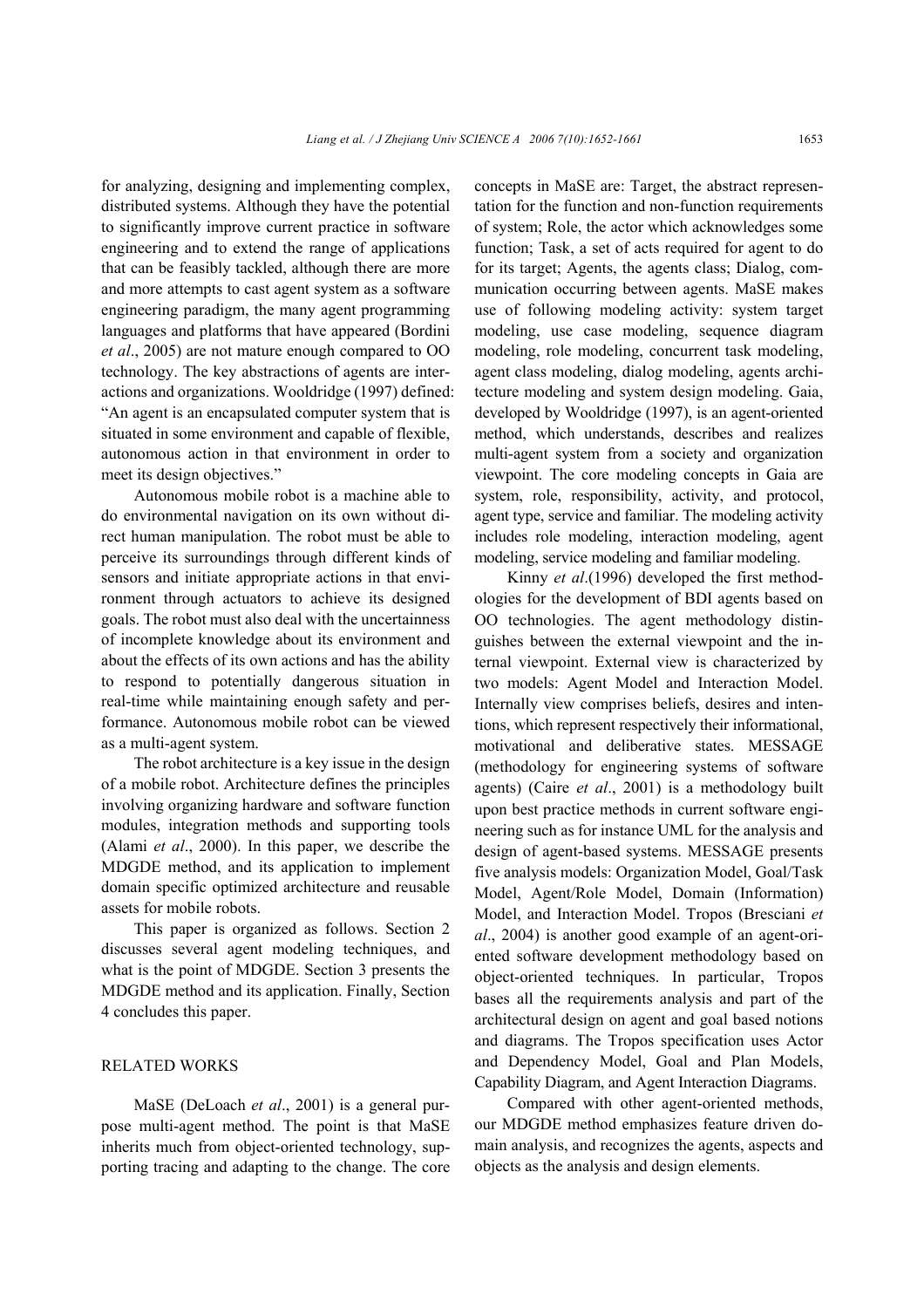# MDGDE AND ITS APPLICATION TO MOBILE ROBOT

## **Overview**

Agent as a kind of special object in MDGDE owns more autonomy, and takes more initiative. At the logical level, agent is equipped with mental states, involving concepts like knowledge, belief, desires and goals, in order to display autonomy and in particular pro-active behavior. At the physical level, agent as subsystem is equipped with common features and variation features. Agents are defined with objects, aspects and functions. So the definition of agents in MDGDE involves three levels: logical (corresponding to Domain Specific Language, meta-domain modeling), physical high level (corresponding to domain modeling) and physical low level (corresponding to application modeling).

Software is the knowledge storage medium, while the software development process can be viewed as knowledge acquisition activity (Philip, 2003). The process of the MDGDE is the process of knowledge capturing and reusing. The development process of MDGDE is divided into 3 phases: domain analysis, domain design and domain implementation, as shown in Fig.1. Each of the phases can be iterated.



#### **Fig.1 The main phase and product of the MDGDE development procedure**

#### **Domain analysis**

The purpose of domain analysis in MDGDE is: choosing and scoping the domain under study; collecting domain information, then unifying them into a consistent domain model. The sources of domain information include existing systems, domain experts, user manuals, prototypes, and other requirements sources. Domain analysis in MDGDE comprises two main steps: domain scoping and domain modeling. The main jobs of domain modeling are analyzing the commonality, variability and dependency, consequently making the definition and description of problem space.

Domain metamodel and domain model are the core products of domain analysis. We define the domain metamodel as the reference model of one set of applications which share similar functions, activities and structures; domain metamodel is composed of the language used to define the domain model. So the domain metamodel makes constraints to domain model; the module, process and subsystem in domain model can be mapped to the module, process and subsystem in domain design.

Domain scoping defines the domain of interest, stakeholder and the target of stakeholders. Domain scoping may be affected by many factors such as maturity of domain, usable resource, etc.

Domain scope can be defined using existing applications or counterexamples in the domain. For example, this domain includes the software solution for a self-organized robot, not for a group of robots.

Building domain metamodel involves six steps:

(1) Identify domain's stakeholders, and their viewpoints and requirements;

(2) Make list of features and high level requirements; building the feature model;

(3) Identify the system objective and main business process and activity;

(4) Identify the context of system, divide the system into subsystem and module; identify the shared features between modules; the shared features would be modeled as aspects;

(5) Make object-oriented analysis on the results; identify use-case and class;

(6) Design DSL; describe metamodel using DSL.

Steps (1) and (2) belong to domain scoping, while the other steps belong to domain modeling. UML is usually not sufficient for describing a domain. So a set of UML profiles are defined as extension to UML. We use the UML profile as the DSL to describe problem space.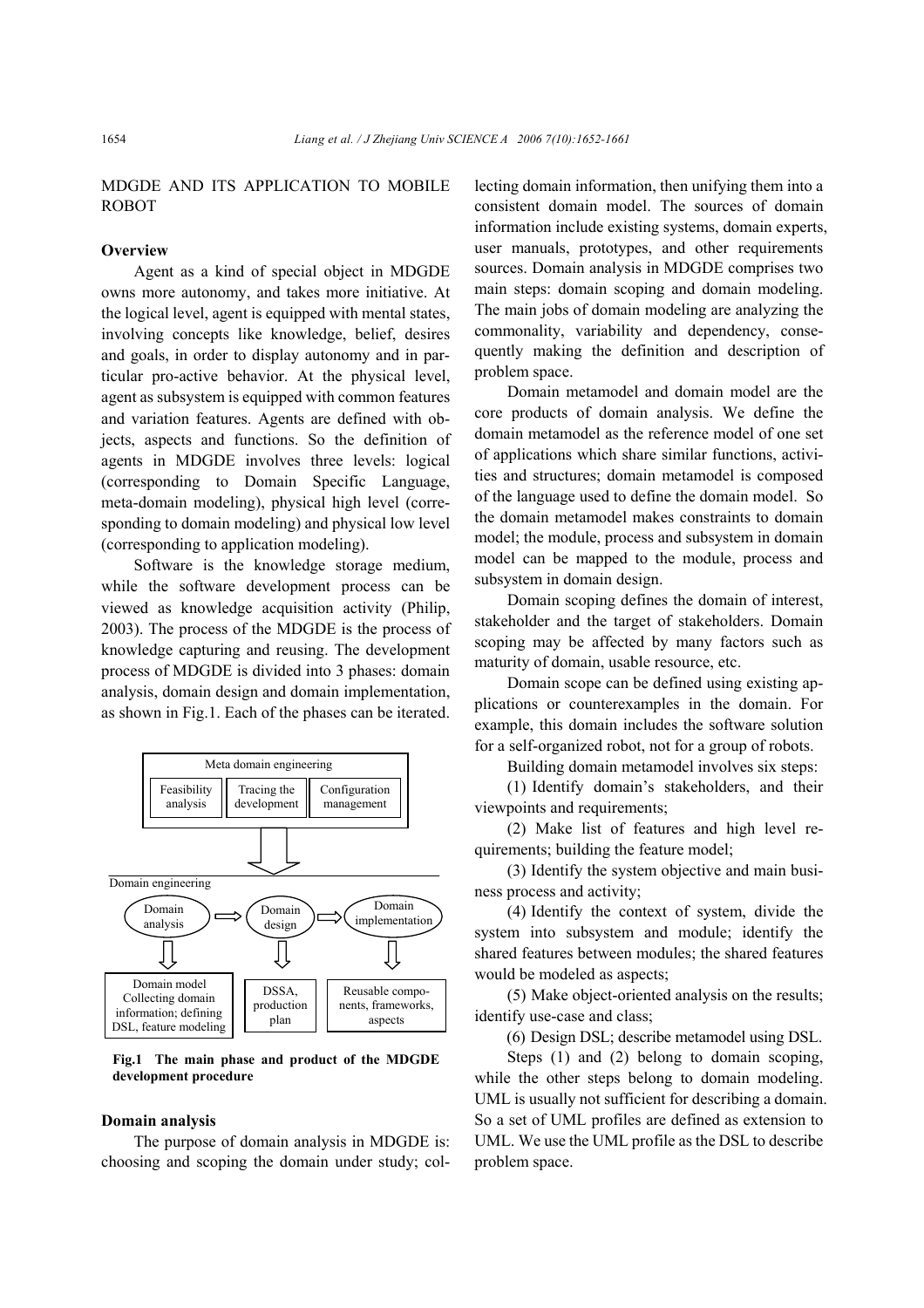Type schema and method schema represent a collection of types and functions, which is used primarily to specify the scope of advices, which are inspired by Yao *et al*.(2005).

Also, there are many constraints for agents which need monitoring in autonomous mobile robot. So we need many interceptors to monitor the constraints. Aspect is a good choice for implementing these interceptors.

Steps (1) and (2) belong to behavior modeling; while Steps (3) and (4) belong to functional modeling. The agents are regarded as stakeholders in mobile Robot domain.

1. Agent modeling

Agent can be regarded as a unique problem solving unit which has its own knowledge model and input/output capacity. Agent can perceive its environment via sensors and act upon its environment through actuators. Each agent comprises 3 parts: kernel, IO ports and switch. The kernel contains specific function library or knowledge base. Architecture of the agent is shown in Fig.2. IO ports enable agent to communicate with other agents. Switch enables agents to make decision based on system state, choose function and IO ports, evaluate the input data, and output the result as event to Bulletinboard. In our multi-agent based architecture, the robot carries out its missions through the internal agents' communication and cooperation.



**Fig.2 Architecture of the agent**

An agent has three states: running, sleeping, and waiting. When an agent is running, it gets system status and processing data information, reports events; when it is sleeping, it only receives system status and awakes on demand; when agent is waiting, it receives status and reports events, but the data outputs are suppressed, so it acts as monitor. For example, when system state is straight road, the Fusion agent will sleep.

(1) Agents definition and domain meta-modeling

According to their responsibility, agents are classified as follows:

Sensory agents get the environment information as input, and output description of the environment to the Fusion agent. They include:

RFCCD (road following CCD): uses both long and short-range CCD cameras to detect the white line of structured road and edges of semi-structured road. Then it provides the extracted data to the Fusion agent.

STCCD (stereo CCD): uses stereo CCD cameras to detect obstacles on road and impassable area off-road. Then it provides the circumscribed polygon of the obstacle or impassable area to the Fusion agent.

RADAR: uses RADAR to detect positive obstacles on road or off-road. Then it provides the circumscribed polygon and height of the obstacle to the Fusion agent.

Actuator agents take action to achieve the robot's objective:

Drive: generates locomotion and steering commands to the robot based on the path given by LPL.

Outputs of the Sensory agents may be mapped to actuator directly through the neural network.

Processing agents process the information from other agents:

Fusion: integrates information from the Sensory agents. Then it gives a unique description of the environment and provides this information to LPL agent.

GPL (global path planning): based on a priori known low-resolution map database, plans a global path. If the current planned path is found infeasible, the global path may need re-planning.

LPL (local path planning): according to the global path (from GPL) and the current description of environment (from Fusion, or directly from Sensory agents when the environment is simple), plans a smoothing trajectory for the robot to follow.

Bulletinboard: based on the reasoning rules and events from the Sensory agents, Actuator agents and Processing agents, deduces the current state of the environment and the mobile robot.

Localization: using GPS/INS and odometer to provide real-time high accuracy position  $(x, y, z)$  and stance (roll, pitch, yaw), velocity and acceleration of the robot.

Human-machine interface and assistant agents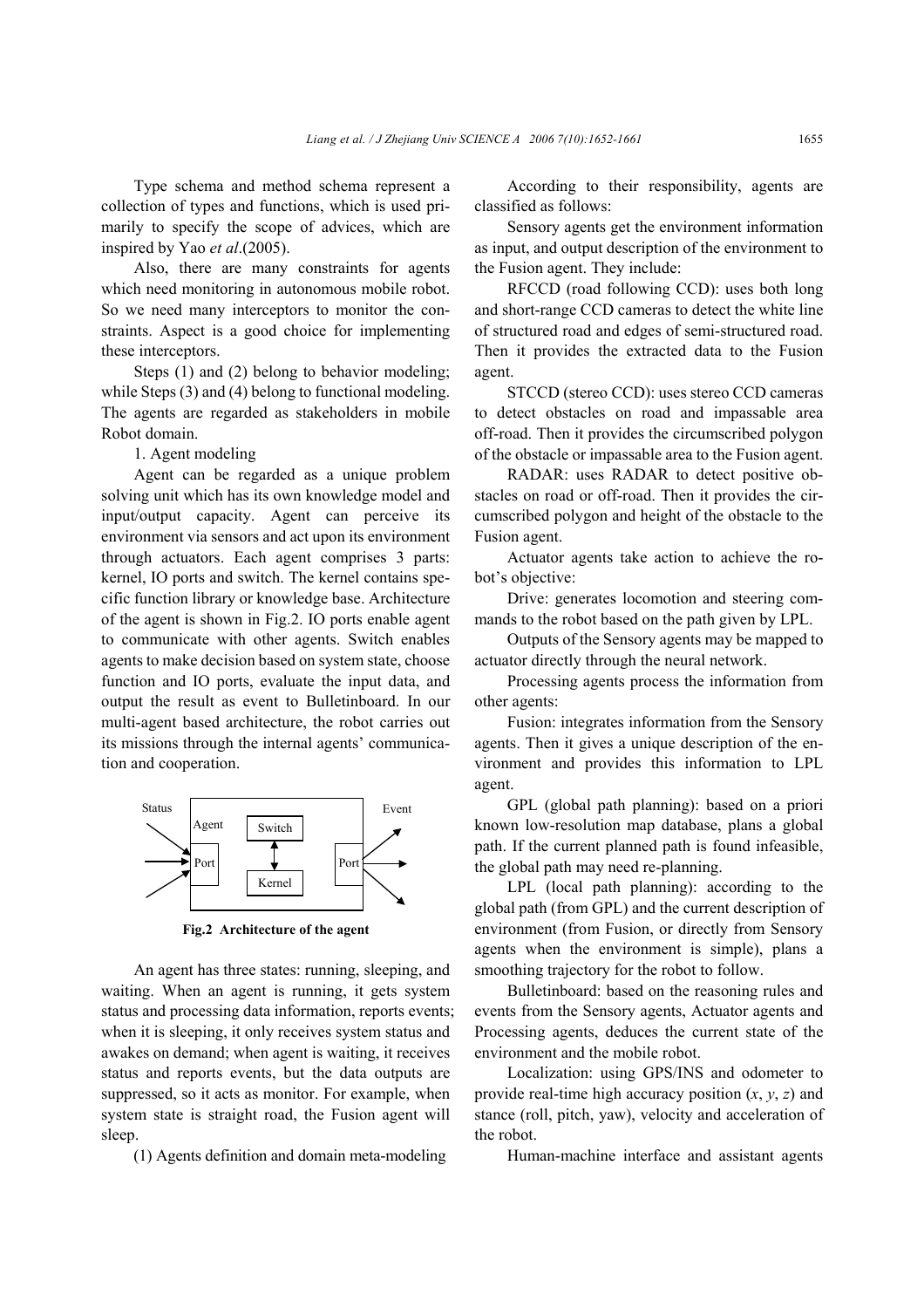provide some extra control capability:

Supervisor: initializes a mission, monitors current environment obtained by sensors in real-time, the position and internal status of the robot. It can stop the robot or awake another agent under emergent situation that the robot is dangerous or situation that the robot will get stuck.

TeleControl: takes control of the robot seamlessly from the robot's on-board computers. When the robot leaves the area beyond its on-board system's capabilities, TeleControl will give the control back to the on-board system seamlessly.

Recorder: logs the operating data of each agent that are valuable for off-line analysis into a database.

Mapper: maintains and updates the priori global maps used by the GPL and Fusion agents.

(2) Bulletinboard agent in detail

The Bulletinboard agent is the core of mobile robot solution. The main functions of the Bulletinboard agent are: (i) to receive events from agents and evaluates; (ii) to deduce the system status; (iii) to broadcast the status to agents through ROBIX in order to control and organize the agents. The internal agents are dynamically changing their working status and links to other agents based on the system status obtained from the Bulletinboard agent, so that the mobile robot achieves self-organized control (Zhu *et al*., 2000). Thus, the robot architecture is dynamically reorganized to adapt to the dynamic environments.

As a high level monitor, Bulletinboard collects events and evaluates the current system status. The current system status is the key for activity and cooperation between agents. So the evolutions must be accurate and fast enough. The internal structure of the Bulletinboard agent is composed of a real-time reasoning system based on DES (discrete event system) model and events Monitor, as shown in Fig.3. The reasoning system includes a Rules base, a Facts base, and an Inference machine based on improved Rete algorithm. The Inference machine is fast enough. The events Monitor agent monitors the events from the Sensory agents, Processing agents, and Actuator agents, etc. and puts them into the Facts base. Once new facts are monitored, the Inference machine will be activated to deduce the new system status based on the rules in the Rule base. As soon as the new system status is available, events Monitor broadcasts it to all the agents in the system. After the agents receive this status, they decide what to do, based on the internal looking-up table or FSM. Thus, agents will be reorganized; robot can make correct actions to adapt to the changes of the environment.



**Fig.3 The Bulletinboard agent**

#### 2. Feature modeling

We define three kinds of features in MDGDE:

Aspect feature: this kind of feature captures crosscutting concerns, we implement aspect features using AspectC++ (Lohmann *et al*., 2004; Gal *et al*., 2001). Log is an example of aspect feature.

Concrete feature: this kind of feature will be mapped to an implement component. For example, algorithm feature of Fusion agent will be mapped to some kind of concrete function library.

Abstract feature: this kind of feature has no direct implementation. It will be implemented by combination of components and aspects. Reliability is an abstract feature.

3. Domain model

We design the domain model based on the agent modeling, as shown in Fig.4. This model organizes



**Fig.4 Part of the Domain model of mobile robot**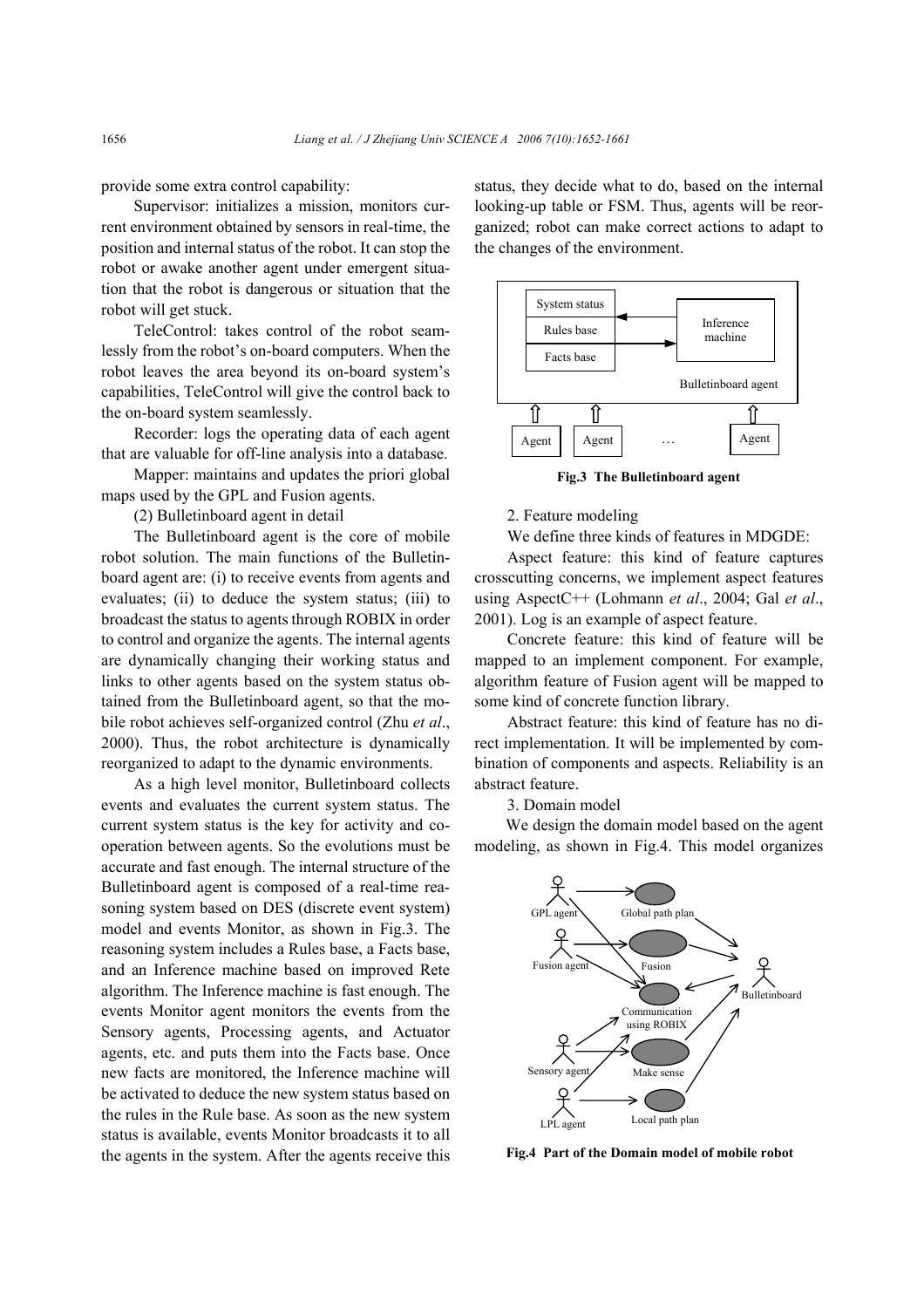domain knowledge and provides a language for the team. Each object in the model has a clear meaning (please refer to the former sections).

## **Domain design**

The purpose of domain design in MDGDE is to develop one or one set of domain specific architecture for applications in the domain, including the guideline for how to apply the architectures; develop a production plan, describe the interfaces, process of the components development and how to deal with the changing requirements, and how to configure the development; and map from PIM to PSM, design components to implement common feature and variable feature for integrating AOSD, OOD and component-oriented design, as shown in Fig.5.



**Fig.5 Solutions space and problem space in MDGDE**

The purpose of designing domain specific software architecture (DSSA) is to design one or one set of architecture satisfying the requirement of all stakeholders (Evans, 2003), involving dividing system into components and interaction between components (Duffy, 2004). Also the rules on how to apply or select architecture are defined.

The input of designing DSSA includes domain metamodel (module, process, aspect and non-functional requirement) and the forecast on future changing. The design of architecture may use references on the design patterns (Gamma *et al*., 1995). Output product is the system architecture which is represented as UML class diagram and usecase diagram.

Designing DSSA involves 3 steps:

(1) Identify modules. Modules include functional modules, aspect modules and adapter modules. Functional modules encapsulate separated function. Aspect modules define features crosscutting several modules (Filman *et al*., 2004), such as log, synchronized, and message passing features in mobile robot system. Adapter modules which encapsulated interaction protocols are used to connect functional modules seamlessly.

(2) Define the relations between modules. There are three types of relations: is-part-of, depends-on and is.

(3) Choose architecture style. The definition of architecture style includes: A set of module types; Relations between the modules, represented as topological layout; A set of semantics constraints; A set of interaction mechanisms (such as subroutine calling, blackboard) which determine how the modules go with each other.

Architecture style enables the perfect idea on architecture design to be preserved and communicated. We can find many architecture style definitions and the rules on how to choose an appropriate style in (Bass *et al*., 2000).

Design of common features includes design of universal component, class, and aspect. Because common features may evolve too, emphases of common features design are hierarchy and interfaces of components which should satisfy the Demeter and open-closed principle. We found mixin (Smaragdakis and Batory, 2002) very useful in our practice of designing hierarchy of classes. In our case, the agent communication class is designed utilizing mixin. The benefit is that we do not need to define a communication class for each agent type and reduce the cost of dynamic binding.

The main jobs of design of variable features are designing binding sites and binding pattern. Binding sites determines where, when, who can bind a feature. Binding pattern comprises static binding which occurs in compile time and dynamic binding which occurs during run time.

The PIM (platform independent model) in MDGDE comprises architecture and platform independent part of component design. Mapping from PIM to PSM can be accomplished manually, or through some tools and some rules. Eclipse+BasicMTL of INRIA are on of such choices.

1. The domain architecture of the mobile robot

The domain architecture defines the domain specific state, the domain specific action and the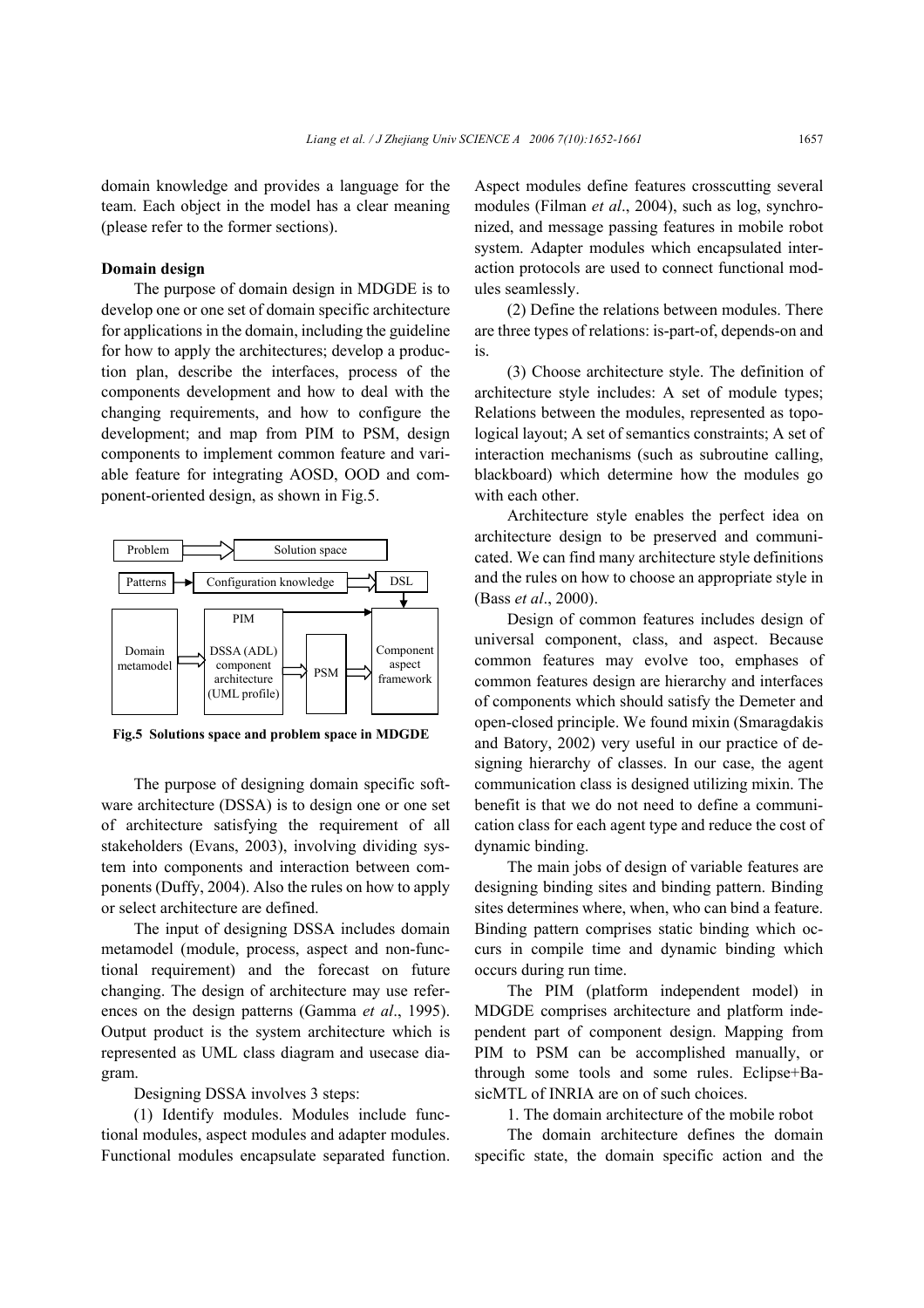domain specific structure. There exist three main classes of control architectures developed for mobile robots. One is based on functional decomposition; the other is based on behavioral decomposition (Rosenblatt and Payton, 1989; Sowmya, 1992; Watanabe *et al*., 1992); and the third is the hybrid architecture that combines the former two (Pons *et al*., 1993; Ollero *et al*., 1994; Low *et al*., 2002).

For the mobile robot, we defined a layered architecture, as shown in Fig.6 (Evans, 2003; Duffy, 2004). The lower layer provides service to the upper ones. ROBIX as the fundamental communication infrastructure will be discussed in detail later.



**Fig.6 The layered architecture adopted in the mobile robot**

2. The self-organized architecture of the mobile robot

Based on the result of domain analysis and domain model, we defined a self-organized architecture. A robot reorganizes different sets of agents to achieve its goal. For example, when robot state is RS{road straight}, the robot will organize seven agents to achieve the task: the system state Bulletinboard agent gets is "road straight"; RFCCD, RADAR, STCCD, LPL, Drive and Location agents will be organized to accomplish the move of the robot. Whenever RADAR agent reports there are suspected obstacles again to Bulletinboard; Bulletinboard agent deduces the new system status RO{road driving with obstacle}, then broadcasts this new status; some agents get awakened, such as Fusion, it requests outputs from RFCCD and RADAR to make a unique description of the environments and sends processing results to LPL; some agent will change their interior function, such as LPL will change to compute the path of the steering obstacle; thus relatively safe driving is achieved. These two processes are depicted in Fig.7a and Fig.7b, respectively.



**Fig.7 Architectures of status RS (a) and RO (b)** 

All messages in the system are classified into 3 types. One type of message is the description information on the images, maps, paths, etc., which is transferred between agents, and successively processed by agents. The other is event from the evaluation of an agent to its processing results, which is coded and reported to the Bulletinboard agent. The third is the current system status, which is evaluated by Bulletinboard and broadcasted to all other agents.

There exist two different information/control streams in the system, one is data stream, and another is signal stream. The data steam consists of object data, forming a loop of sense-plan-act, while the signal stream consists of event and current status, forming state-decision-action circuit. The latter is a supervising circuit to the former including activation and organization. Robots will organize agents into different topological structure to adapt to different environments. The adaptive capacity of the robot is improved notably by separating data stream and signal stream.

3. ROBIX—the communication middleware

Agents in our mobile robot are distributed on different computers running different operating systems, from Microsoft Windows 2000, Red Hat Linux 9.0 and VxWorks. So a communication middleware is needed to enable agents to make transparent communications. We have designed a real-time communication middleware named ROBIX to achieve this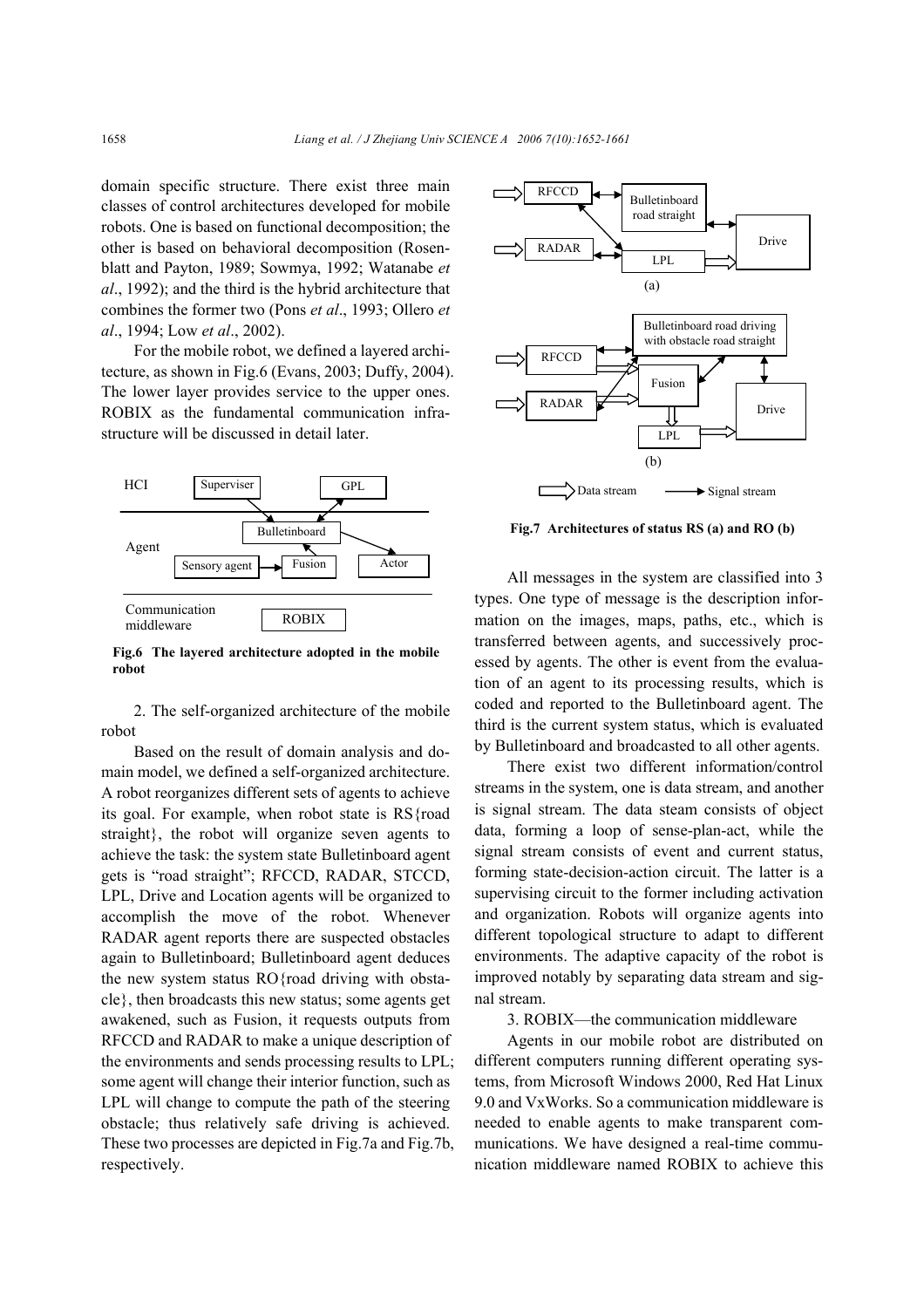goal. ROBIX provides a unified communication environment enabling agents running on different operating systems to communicate and share resource independent of location, hardware and OS in a united way (Fig.8).



**Fig.8 The agents communicates through ROBIX**

ROBIX is based on a postoffice model, comprised of two processes running on two separate computers. One process is Sndagent which sends messages; another process is Recvagent which receives messages. Letterbox and Postbox are applications of message queuing pattern and implemented with sharememory. We use a Mutex object to maintain the access to the Letterbox or Postbox (Fig.9). Agents which want to send message do not need to know the location of the target agent, they just put their messages into the Postbox and create an event named "Letter2SndXXXX", where "XXXX" is the name of the agent sending message.

When "Letter2SndXXXX" is monitored, Sndagent collects the message from the "XXXX" agent's postbox and packet the message. If the message type is broadcast message, it will broadcast this message to all agents; otherwise, it checks the name of the destination agents, and then fills in the IP address of the target agent. IP address and socket information of agents are stored in the process table (Table 1), and the host table (Table 2), respectively. Sndagent first searches its own cache for these two tables, if not found, it will request a copy from Supervisor agent. When ready, if the target agent is running on the same host, Sndagent will copy the message into the target agent's Letterbox directly, and create an event named "LetterRcvXXXX", where "XXXX" is the name of the target agent. Otherwise, Sndagent sends the message to the receiver agent through the socket.

Recvagent will pick up the message and copy it into the Letterbox of the target agent. If the message type is urgent, Recvagent can interrupt the receiver agent to ask him to handle the message immediately.

| <b>Table 1 Process table</b> |                             |             |      |  |
|------------------------------|-----------------------------|-------------|------|--|
|                              | Indicative bit Process name | Host IP     | PID  |  |
|                              | Fusion                      | 192.168.0.9 | 1288 |  |
|                              |                             |             |      |  |
|                              | Table 2 Host table          |             |      |  |

| Table 2 Host table       |      |                      |                |  |  |
|--------------------------|------|----------------------|----------------|--|--|
| Indicative bit Host name |      | Host IP Socket Local |                |  |  |
|                          | AMR0 | 192.168.0.3          | $\overline{4}$ |  |  |
|                          | .    | .                    |                |  |  |
|                          |      |                      |                |  |  |

#### **Domain implementation and test result**

The main jobs of domain implementation include designing the detail of the components, frameworks and aspects, implementing the architectures, component and aspect as what the production plan prescribed and developing configuration DSL (Consel *et al*., 2005). Those reusable architectures, components, frameworks and aspects form the solution space. In our case, the configuration DSL is implemented using C++ template.

The process of domain engineering is a domain too. We define the meta domain engineering in MDGDE as follows: analyze the feasibility, plan domain engineering, trace the domain engineering process, implement process improvement and domain optimizing, software configuration management and collect/analyze the data on domain engineering process (Fig.1). Again, this phase may also be iterated.

We have tested the architecture solution in this paper through simulation and making outdoor field experiments for both on road and off road navigation under different weather conditions. Experimental results showed that the self-organized architecture solution enables the mobile robot to move on structured roads with clear marks, semi-structured roads paved with gravels and moderate undulation crosscountry roads with sparse vegetation. The system architecture is dynamically reorganized according to the changes in the environment.

The experimental results also showed that the self-organized architecture solution could make dy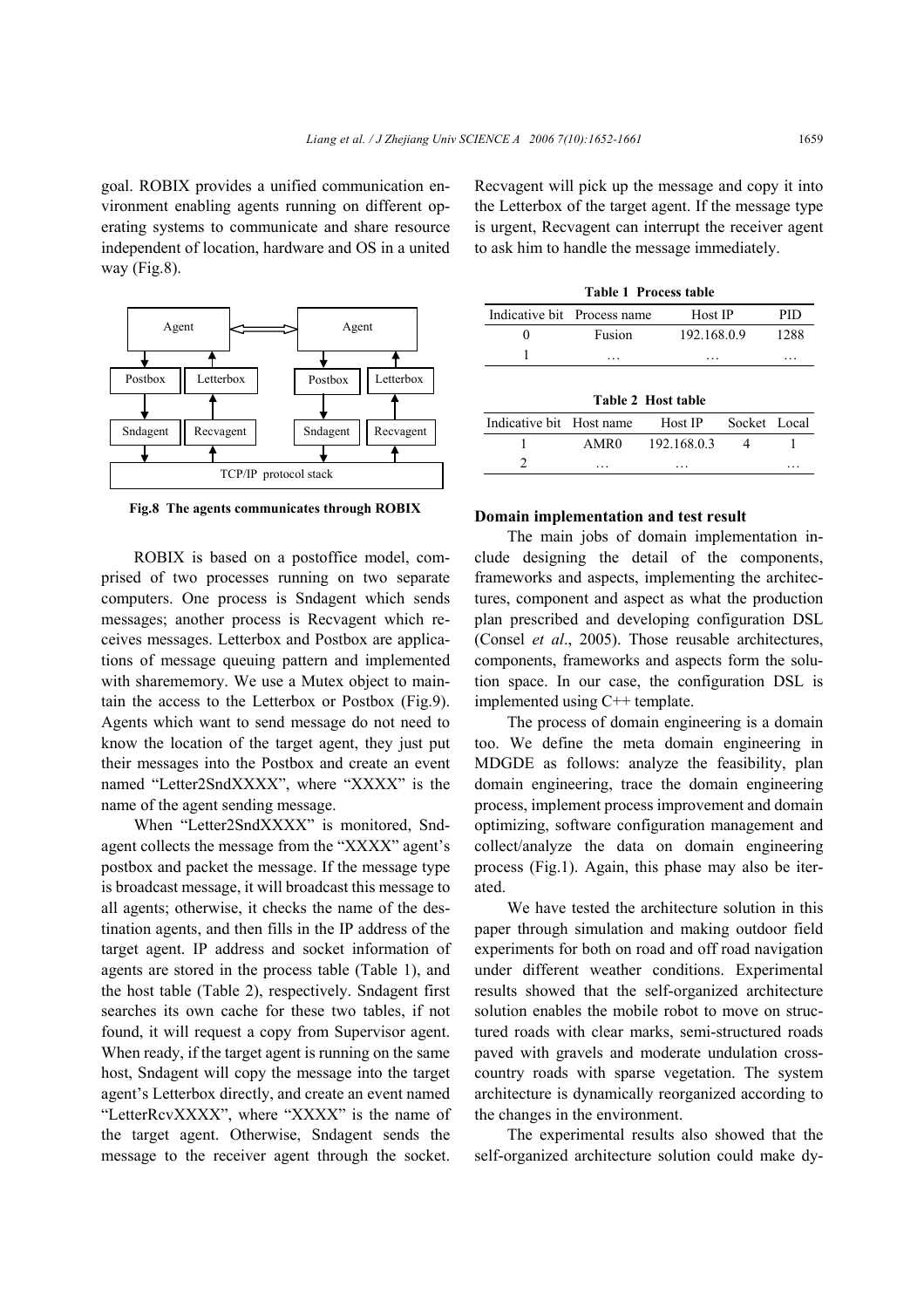namic reorganization according to the dynamically changing environment, and inherited the merit of both behavior-based architecture and functional decomposition based architecture. The solution satisfied our expectation about intelligence and real time response.

Through MDGDE methods, we developed reusable assets that accelerated our development process and improved the reliability of the system. We list the duration of each phase in MDGDE and classic development process in Table 3.

#### **Table 3 Duration of each phase in MDGDE and the classic development processes**

|                | Duration (d) |         |
|----------------|--------------|---------|
|                | MDGDE        | Classic |
| Analysis       | 10           |         |
| Design         |              |         |
| Implementation | 10           | 20      |
| Test           |              | 15      |

## DISCUSSION AND CONCLUSION

MDGDE is based on GP, UML profile, Agentoriented technology and AOSD, combined with design patterns and OO methods, provide good support to software reuse. And in this paper, we developed a self-organized multi-agent based architecture solution for outdoor mobile robot and obtained satisfactory results. Domain engineering provided reusable DSSA, component, framework and aspects, also including other products, such as document, design principle. That is a kind of knowledge reuse.

We found MDGDE to be improved in several aspects. MDGDE should provide more support for knowledge capture and management. This is meaningful for development. Some developers abandoned the development; so we added new members now and then. The new members bring pressure of communication. If we have good knowledge of the sharing mechanism, this kind of pressure will be minimized. On the other hand, MDGDE should support DSL development better. We have an idea on this point. We conceive a virtual machine which could run the DSL code. The product resulted from MDGDE will be the DSL program. The program could be run on the virtual machine. This will advance the development efficiency dramatically.

#### **References**

- Alami, R., Herrb, M., Morisset, B., Chatila, R., Ingrand, F., Moutarlier, P., Fleury, S., Khatib, M., Simeon, T., 2000. Around the Lab in 40 Days [Indoor Robot Navigation]. Proceedings of IEEE International Conference on Robotics and Automation. San Francisco, CA, **3**:88-94.
- Arlow, J., Ila, N., 2003. Enterprise Patterns and MDA: Building Better Software with Archetype Patterns and UML. Addison-Wesley, p.25-30.
- Bass, L., Paul, C., Rick, K., 2000. Software Architecture in Practice (2nd Ed.). Addison-Wesley, p.17-20.
- Bordini, R.H., Dastani, M., Dix, J., El Fallah Seghrouchni, A., 2005. Multi-agent Programming: Languages, Platforms and Applications (1st Ed.). Springer, p.89-102.
- Bresciani, P., Perini, A., Giorgini, P., Giunchiglia, F., Mylopoulos, J., 2004. TROPOS: an agent-oriented software development methodology. *Autonomous Agents and Multi-Agent Systems*, **8**(3):203-236. [doi:10.1023/B: AGNT.0000018806.20944.ef]
- Caire, G., Coulier, W., Garijo, F.J., Gomez, J., Pavón, J., Leal, F., Chainho, P., Kearney, P.E., Stark, J., Evans, R., *et al*., 2001. Agent Oriented Analysis Using MESSAGE/UML. Proceedings AOSE 2001. Springer, p.119-135.
- Consel, C., Latry, F., Réveillère, L., Cointe, P., 2005. A Generative Programming Approach to Developing DSL Compilers. Proceedings of the Generative Programming and Component Engineering 2005, p.29-46.
- Czarnecki, K., Ulrich, W.E., 2000. Generative Programming: Methods, Tools, and Applplication. Addison-Wesley, p.44-78.
- DeLoach, S.A., Wood, M.F., Sparkman, C.H., 2001. Multiagent systems engineering. *The International Journal of Software Engineering and Knowledge Engineering*, **11**(3): 231-258. [doi:10.1142/S0218194001000542]
- Duffy, D.J., 2004. Domain Architectures: Models and Architectures for UML Applications. John Wiley & Sons, p.120-135.
- Evans, E., 2003. Domain-Driven Design: Tackling Complexity in the Heart of Software. Addison-Wesley, p.77-102.
- Filman, R., Elrad, T., Clarke, S., Aksit, M., 2004. Aspectoriented Software Development. Addison Wesley Professional, p.133-135.
- Gal, A., Wolfgang, S.P., Spinczyk, O., 2001. AspectC++: Language Proposal and Prototype Implementation. OOPSLA 2001 Workshop on Advanced Separation of Concerns in Object-oriented Systems. Tampa, Florida, p.20-36.
- Gamma, E., Helm, R., Johnson, R., Vlissides, J., 1995. Design Patterns: Elements of Reusable Object-oriented Software. Addison-Wesley, p.136-139.
- Kinny, D., Georgeff, M., Rao, A., 1996. A Methodology and Modeling Technique for Systems of BDI Agents. Proceedings of the Seventh European Workshop on Modelling Autonomous Agents in a Multi-agent World (MAAMAW 96). LNAI 1038, Springer.